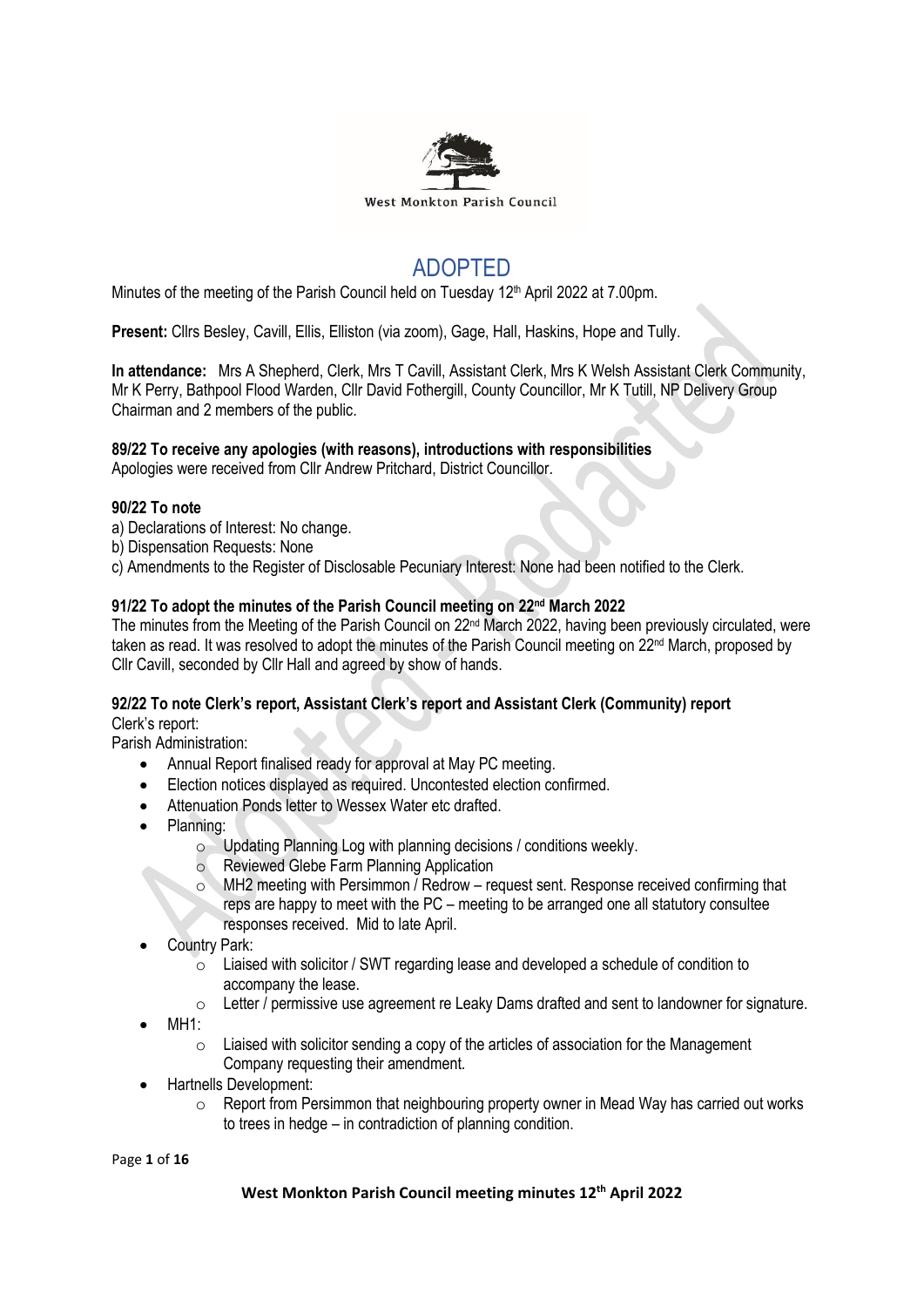- Highways:
	- $\circ$  SID Liaised again with Kate Brown at SCC regarding the SID. Kate is identifying the best location for the new pole near Hartnells. In the meantime, SID is being prepared for use in the three agreed locations.
	- $\circ$  Drains and gullies around parish response from SCC:

'There are 1211 gully assets in the West Monkton Parish area out of a total of 155330 known highway gullies in all of Somerset. Gullies are split into 'Gully Rounds' for each district and we pay our contractors a set fee to undertake the on-going cleansing maintenance of all these assets on a yearly basis through a gully management system. The West Monkton Parish area sits mainly within the Taunton gully round 2 and the gully cleansing programme for this gully round is programmed start in May this year. The cost of reactively cleansing a blocked gully asset is around seven times higher than the routine maintenance rate. With a limited budget, on receiving a complaint of a blocked gully we have to make a risk assessment based on the safety of highway user, the potential to cause flooding to residential housing and potential damage to the highway. We will then check out our gully management database and see if the blocked gully is scheduled for cleansing and then make the decision to either reactively order intervention or wait for a future maintenance visit. Suggestion that the PC mark on a map the areas of concern and then we can take action from there and keep you informed of our plans.

- o A38 in brackets on signs: Andy Coupe has confirmed that the A38 in brackets is an error, and should be "A38" not "(A38)". The Area Traffic Engineer is arranging for a patch to be added to the sign to correct this error.
- o Drainage schemes in WM: SCCH have recently carried out grips, ditching and verge maintenance along with some surface patching along Yalway Road. The drainage works outside New Dawn at Gotton are programmed to start on 9th May 2022.
- $\circ$  Coombe Signage: Signage is being ordered for installation in Coombe advising drivers of large vehicles of the width of the road to avoid vehicles getting stuck.
- $\circ$  WRR verges: Chased Persimmon for an update on when maintenance of the verges will take place and when the agreed WRR landscaping will take place. Response awaited.
- o Monkton Heathfield Road Traffic Calming: requested more detailed plans from Persimmon. Confirmed that when they have received confirmation from SCC that they are acceptable they will send a copy.
- o Followed up SCC Highways regarding scheduling work required on School Road.
- $\circ$  20mph SIDs Email from Andy Coupe It has been brought to our attention that the vehicle activated signs we deployed to help control speeds in Monkton Heathfield have both been vandalised. Apparently someone has pulled and broken the cables out of the unit. Our contractor has said they will replace the units but if this happens again then they will need to look at an alternative solution.
- 5G mast Following installation a notice has been displayed on one of the cabinets, whereby residents affected by the mast can object. I've received copies of letters from two local residents objecting to the mast.

#### BACH:

- Air conditioning installed in Activity Hall.
- Finalised 2021/22 accounts and bank reconciliation ready for Internal Audit.
- Committee Meeting on 14th March, where the following was discussed / agreed:
	- o New Terms and Conditions of Hire to incorporate Covid advice.
	- $\circ$  New hire charges agreed in place from 1st April.
	- $\circ$  2022/23 budget agreed.
- Carpet cleaning quote agreed booked for 21st April
- External window cleaning quote agreed to take place once a quarter.
- Next Committee Meeting to take place on Tuesday 7th June at 7pm

Meetings last month:

Page **2** of **16**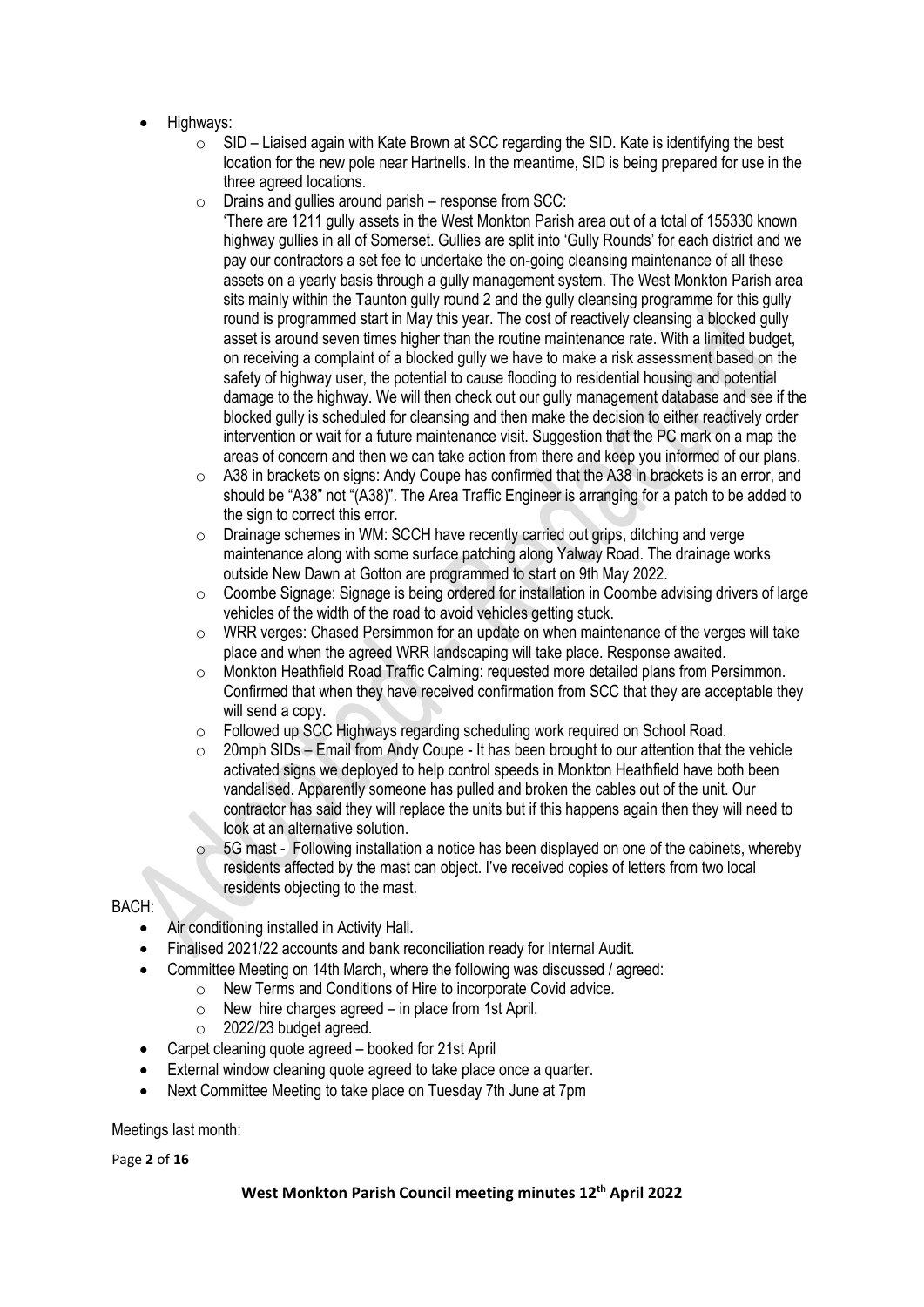1st March – Agenda run through meeting

2nd March – LGR Clerks Forum

2nd March – Bird Watching Competition Prize Giving

3rd March – SWT Special Full Council Meeting re CGR

4th March – Annual Leave

8th March – Meeting with Blenheims

8th March – Parish Council Meeting

11th March – Annual Leave

14th March – BACH Committee Meeting

15th March – Agenda run through meeting

16th March – LGR Clerks Forum

16th March – Preparing for Elections SALC Training

17-18th March – Annual Leave

17th March – MH2 briefing to SWT Planning Committee and PCs

22nd March – Parish Council Meeting

23rd March – Climate Change Programme Planning Meeting

24th March – CP Working Group Meeting

29th March – Annual Parish Meeting

30th March – LGR Clerks Forum

Meetings this month:

5th April – Agenda run through meeting

12th April – Hartnells S106 contribution meeting with SWT / EA

12th April – Parish Council meeting

13th April – LGR Clerk's Forum

19th April – Agenda run through meeting

19th April – Planning Committee meeting for Glebe Farm proposal

22nd April – Audit Working Party Meeting

26th April – Parish Council meeting

27th April – LGR Clerks Forum

Assistant Clerk's Report:

- o Action decisions made by Council and attend virtual and actual meetings. Attend CF PC meetings.
- o Distribution of newsletters and other information from other agencies.
- o Parish administration
	- o Planting done at Triangle
	- o Resolve issue of light not working in Phone Box
	- o Trees for St Quintin's
- o Neighbourhood Plan: correspondence with K Tutill re progress with Independent Examiner.
- o Planning
	- o Applications forwarded and powerpoint presentations prepared. Check applications for compliance with NP. Request extensions to consultation period when required.
- o Climate change and ecological emergency
	- o On-going with B Turner. Schedule agreed.
- o CIL projects:
	- $\circ$  Safer route to school at CP, ongoing (top finish delayed until after Wildlife Pond complete).
	- $\circ$  Security at Cricket Ground liaising with Cricket Club members
	- $\circ$  Lighting at Village Hall replace with LEDs
	- o Refurb of two play areas
- o Finance
	- o K Perry Internal Auditor: PKF Littlejohn appointed as External Auditor.
	- $\circ$  Registration onto training programmes
	- o Monthly bank reconciliation of accounts (7 accounts)

Page **3** of **16**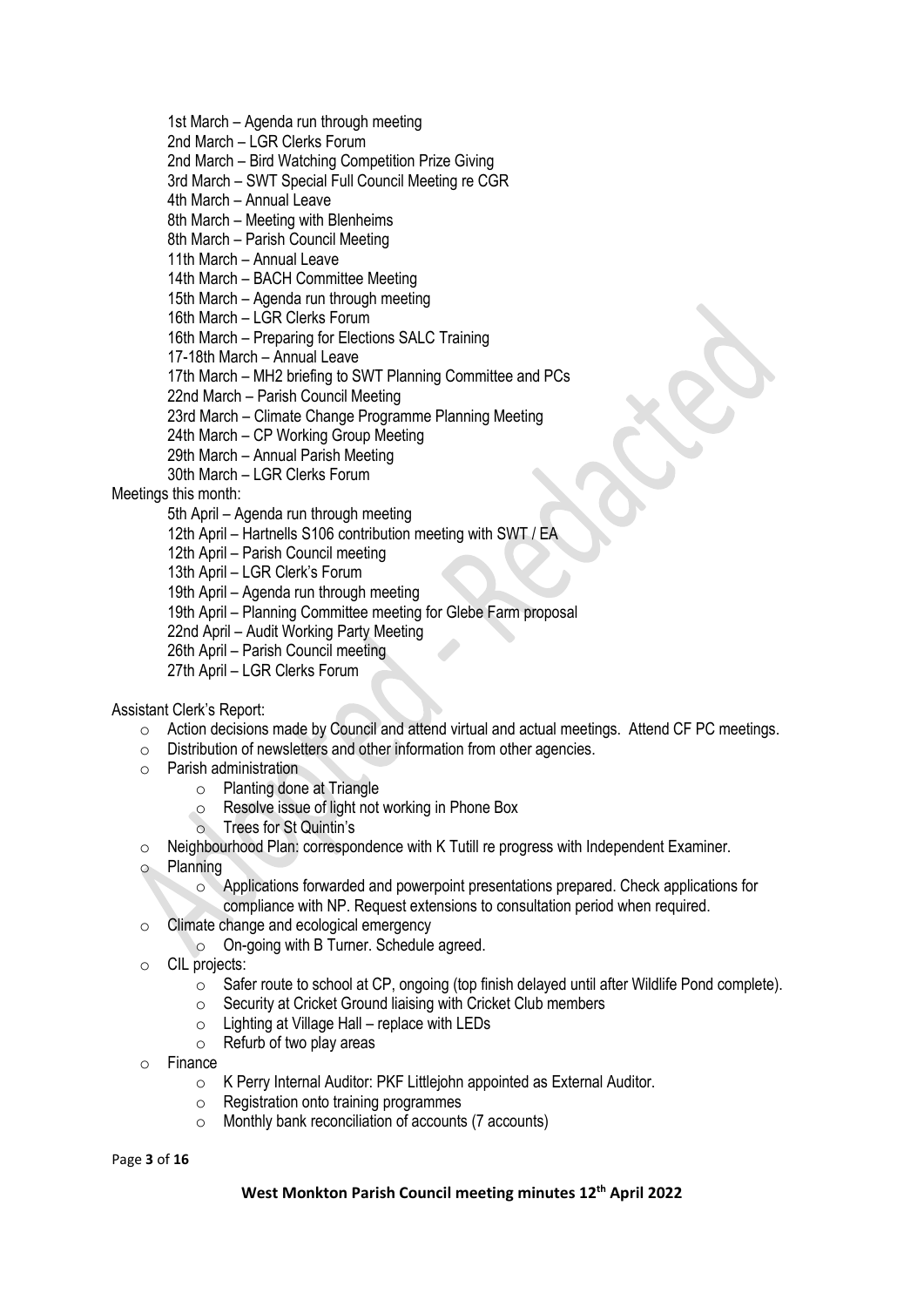- o Ongoing check on budget and CIL spending, year-end CIL accounts
- o Transfer of funds to allow purchase of replacement trees for MH1
- o End of year accounts
- $\circ$  Management of QPJ finances (brazier, toilet hire)
- $\circ$  Community fridge finances (CCS grant)

#### Assistant Clerk (Community) Report:

- o Community Survey been delivered to Roy's Place and Heathfield Drive, have received a couple of surveys back but awaiting more.
- $\circ$  Community Transport Staplegrove and Creech SM both interested in hearing more about community transport scheme. I have also touched base with Nick Margison at Somerset CC and he support community transport from start up to delivery and beyond and is keen to offer support to us.
- o Monkton Matters keeping MM up to date with new news and events as and when required.
- o Arranged to install publisher on my laptop to produce leaflets and booklets going forward
- o Advertised for Volunteer Gardeners no responses as yet
- o Meetings regarding QPJ celebrations.
- o Sent out save the date for QPJ Celebrations
- o Attended event planning course with SLCC
- o Preparing programme for QPJ
- o Put together planning spreadsheet for QPJ
- $\circ$  Actioning items on the above plan
- o Sourced lottery funding for QPJ
- o Amended leaflet for plant watering from Geoff and returned
- o Litter Picking event February and admin/emails re March litter pick
- o Attended PC meetings
- o Attended and presented at APM
- o Made contacts at APM for community work
- o Completed blurb for the Annual Parish Report
- o Attended run through agenda meetings
- o Attended BACH bird watching prize giveaway
- $\circ$  Attended and supported Free Toy Swap in community and helped provide community café
- o Met with Messy Play organiser at the BACH and provided with some resources following the Toy Swap
- o Coordinated the Tree Giveaway in the Parish
- o Sourced funding for Community Fridge
- o Purchased Community Fridge
- o Sourced and purchased Shed for Community Fridge
- o Met with Manager of Coop and are arranging a further meeting to discuss working together to provide food for our community fridge
- o Made links with Frome Town Council and organised meeting to discuss Community Fridge
- o Made links with Edventure (via Bethan Turner) to link in for practical support for starting a new enterprise
- $\circ$  Due to attend open day in Frome with Edventure 4/4/22
- o Attended Preparation for Elections course online
- o Attended Planning Meeting with Bethan Turner (Climate Initiative)

#### **93/22 Local Government Re-Organisation - update**

Cllr Fothergill provided an update confirming that the Structural Changes Order has been passed and elections have been called. The pre-election period has been in place since the calling of the elections until the elections in May. The notices of contested and uncontested elections have now been issued. There are a low number of Parish Council elections.

The Local Government Association (LGA) has awarded a £50k funding boost to help develop Local Community Networks (LCNs) in Somerset. The grant is to develop LCNs and deliver new ways of working prior to Vesting Day, when the unitary authority officially begins. Some of the £50k will be used to facilitate three community-led

Page **4** of **16**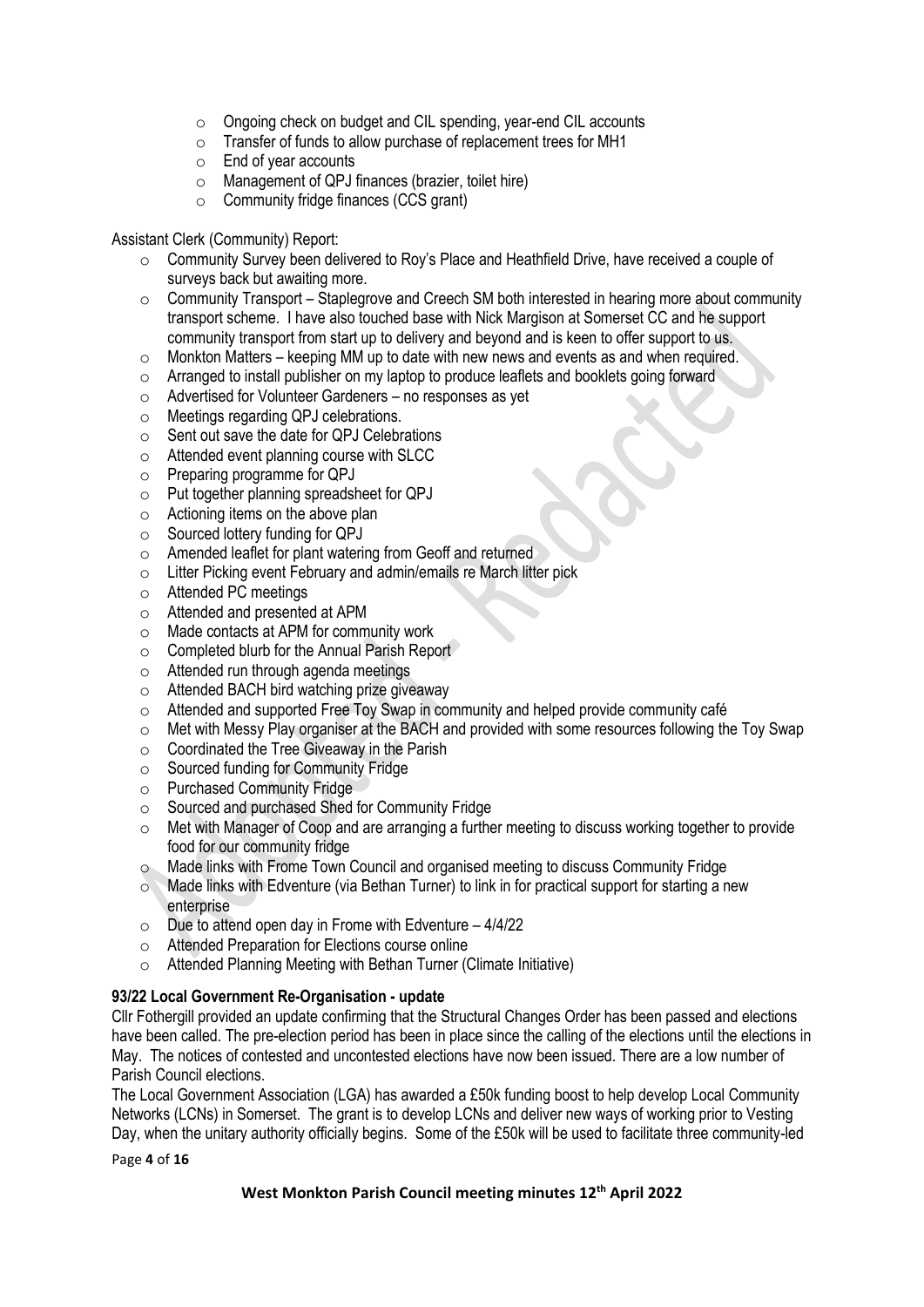LCN pilots bringing public services together with local people and other community organisations to explore opportunities around children and families; health and wellbeing; and local street scene and highways matters in the first instance.

Over 300 people are working on the programme to achieve the delivery of the Unitary Authority for vesting day on 1st April 2023. District and County Council employees are working well together to achieve this goal.

## **94/22 SCC Report from Cllr D Fothergill**

Cllr Fothergill reported on the following: Coronavirus: From 1 April -

- PCR and lateral flow Covid tests will no longer be free for most people
- Covid passports will no longer be recommended, except for international travel
- employers will no longer have to consider Covid as a separate risk when working out how to keep employees safe

Over-75s and people with a weakened immune system are now eligible for a Booster jab provided it is six months after their previous dose.

Health Checks: NHS Health Check is a mandated SCC Public Health programme. The check is available for people aged 40 to 74 and assesses a person's 10-year risk of developing heart disease, stroke, diabetes, kidney disease or dementia. The check takes around 20-minute to complete and each person receives a comprehensive health report with their results, together with advice and support about how to maintain good health and make lifestyle changes that will help them to improve their health. The checks are available through a range of GPs, pharmacies and community locations in Somerset. More information about the Health Checks programme is available at [https://bit.ly/freehcheck.](https://bit.ly/freehcheck)

Road safety: Drivers are being warned by Somerset County Council's Road Safety Team of tough new legislation to punish mobile phone use at the wheel. As of Friday (25 March 2022), drivers caught using a phone while in charge of a vehicle can expect six points on their licence and a £200 fixed penalty notice. If you have only had your driving licence for less than two years, it will be revoked, and you will have to pass your test again. The Highway Code will also be changed to say that handheld phone use in traffic jams or when stationary is also illegal.

Saltlands Solar Park: A former landfill site near Bridgwater will be used to generate clean energy and save hundreds of tonnes of carbon a year. Somerset County Council's Cabinet has voted to start a procurement process to appoint a contractor to build a new solar park on the Saltlands landfill site, in the Chilton Trinity area of Bridgwater. Landfill operations at the site ceased in the 1980s and it is not suitable for most kinds of development. However, as a solar park it could generate 3,635,000 kilowatt hours of clean, renewable energy per year, save 805 tonnes of carbon per year, and play a key part in the Council's ambitions to achieve carbon neutrality in Somerset by 2030.

Ukrainian refugees: Somerset County Council has committed £250,000 to support refugees fleeing war-torn Ukraine as part of a county-wide response to the humanitarian crisis. Somerset has a proud record when it comes to welcoming refugees, with the County Council working with partners, charities and the community to help over 160 people safely resettle here since 2016. Support can include access to public services, education and health support, housing, travel, food and interpretation services. Sponsoring households may also require support. A further £50,000 was pledged for a new Somerset Ukrainian support fund. More details on actions around refugees can be found at [www.somerset.gov.uk/ukraine/refugee-resettlement/](http://www.somerset.gov.uk/ukraine/refugee-resettlement/)

## **95/22 SW+T Council reports from Cllrs Cavill and Tully**

Cllr Tully confirmed that he had nothing to report.

Cllr Cavill reported on the following:

£150.00 rebate – scams have been reported. The Council will not contact residents by phone or email for any information relating to the rebate.

SWT has been awarded Government funding to deliver two new Changing Places toilets. The Council has been allocated £96,360 from the Department of Levelling Up, Housing and Communities towards the facilities in Taunton and Minehead. The larger, accessible toilets are for people who cannot use standard accessible toilets,

Page **5** of **16**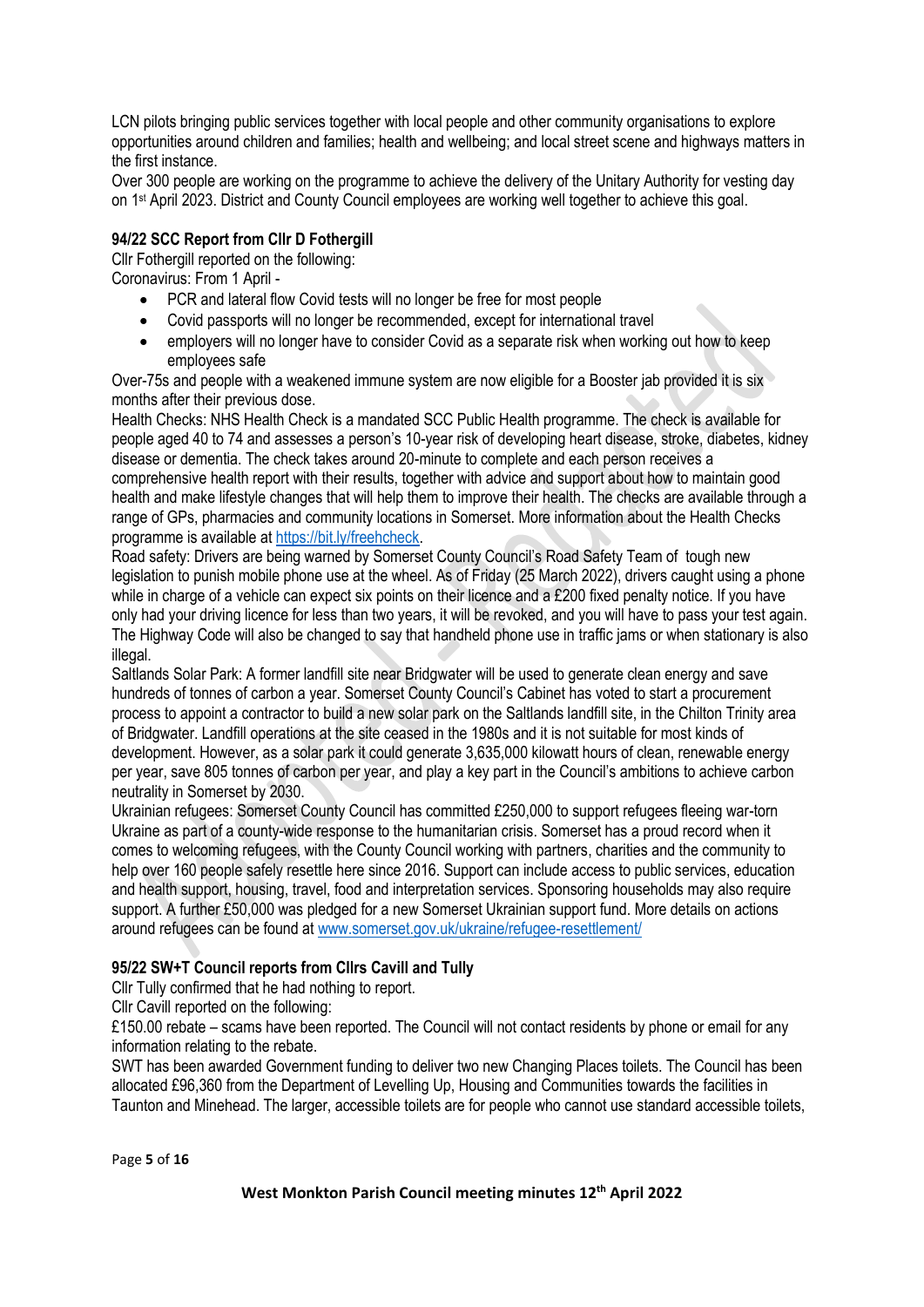and include specialist equipment such as hoists, curtains, adult-sized changing benches, and space for carers. One is planned in Tower Street, Taunton, and another in the Summerland Car Park, Minehead.

Phosphates – still remains an issue although some headway has been made. There has been a huge financial loss locally. There is an urgent need to move forward particularly where mitigation have been identified within planning proposals.

Leaky Dams at Country Park – consent of SWT requested to carry out work on the Country Park land following the consent of the neighbouring land owner being received. Response received indicating that an application would need to be made to SWT which will need to go through legal services – likely to cause significant delays. Mead Way / Hartnells Farm Hedge Cutting – indication that the hedge cutting undertaken by the homeowners in Mead Way was to remove dead elms.

Hinkley Point C – indication that the number of worker will be higher than anticipated, possibly 8,000 rather than 5,000 which could be good for the local economy. Cllr Fothergill confirmed that there has been an announcement that further power stations will be built across the country. The training centre is in Bridgwater which could become the national training centre.

## **96/22 Chairman's Parish Asset Report**

Cllr Haskins highlighted some issues in the Parish which he had identified including:

- The boundary at the Almshouses once the bus shelter is removed. Assistant Clerk confirmed that the Spital Trust has indicated their preference that the stone wall is extended when the bus shelter is removed.
- Allotments a couple need work. Clerk confirmed that one of the two allotments had been taken over by a new tenant recently.
- A38 road sign the road sign heading towards Walford Cross from Taunton has been down for approximately 4 months following an accident. Cllr Fothergill to follow up.
- Layby on A38 fly tipping is evident in the layby near Walford Cross when heading towards Taunton.
- Hartnells Development Persimmon still have a lot of work to do, there is no evidence that the play area will be installed and no work has been done to the arboretum.
- Bawler Road sign still down and the posts have now been removed.
- Manholes outside the BACH have fixed, the gate pin has been removed for straightening and the plans for the extension are being finalised.

## **97/22 Climate Action Programme for the Parish for the next 6 months**

Bethan Turner (Business All About You) attended the meeting and provided an overview of the proposed Climate Action Programme for the Parish for the next 6 months which includes activities based around national days and weeks including Farm Walks, a return of the sunflower seed planting initiative, a clothes collection, a community walk and a community picnic / eco fair.

Cllr Elliston suggested some other national days that could form the basis of activities in the programme. Cllr Elliston to forward details to Bethan.

Councillors were enthusiastic and supportive of the proposed programme.

#### **Public Question Time**

Clerk outlined concerns received from a member of the public in advance of the meeting that buses continue to use Monkton Heathfield road including Berry's Superfast and National express. Cllr Haskins confirmed that the buses stop outside the Merry Monk.

Clerk to relay location of where the buses stop to the member of the public.

#### **98/22 Planning**

**a) To consider planning applications received**

48/22/0019 Erection of a two storey extension to the side, a single storey extension to the rear and alterations to the porch at the front of Copper Beeches, Swingbridge, Bathpool.

Page **6** of **16**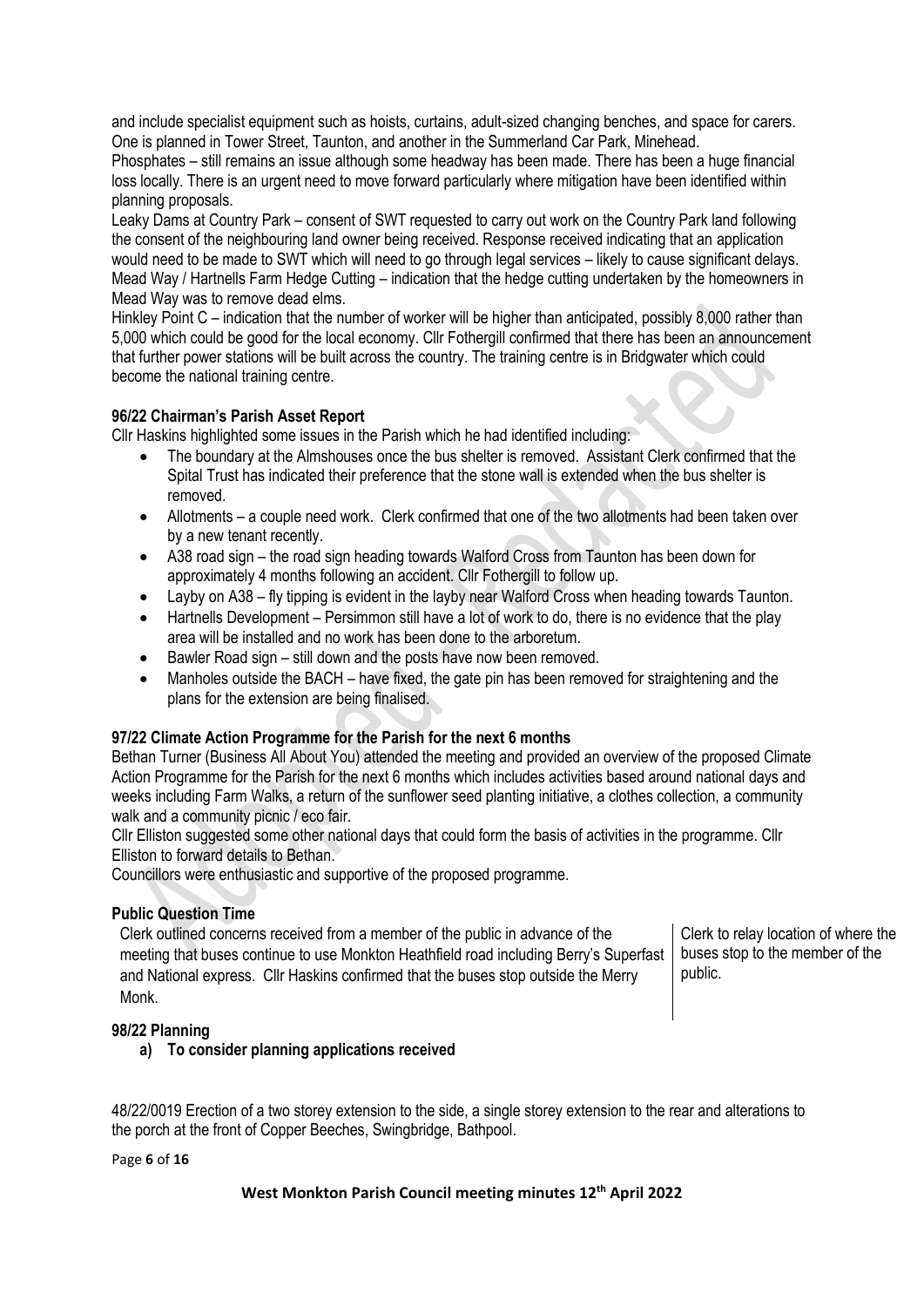Any external lighting to the building should be downlit and LED to comply with the Neighbourhood Plan Dark Skies Policy.

Bird bricks and bee bricks should be included in the build to comply with Somerset Pollinator Plan.

It is noted there is a large tree adjacent to the house therefore the Parish Council would seek no loss of trees or hedges (in accordance with emerging policy R6 Trees and Hedgerows) on the site, including no damage to the tree roots of the large tree during construction. The Parish Council requests that David Galley be included in this consultation - is there a TPO on the tree?

48/22/0020 Conversion of garage to form a self-contained annexe at Springfield House, Bridgwater Road, West Monkton

West Monkton Parish Council supports this application.

#### **b) To note that Planning decisions made are available on SW+T Council website filed under the application number**

48/22/0001 Erection of an isolation unit for the rearing of young stock on land adjacent to Hestercombe Road, Gotton – Withdrawn Noted

#### **99/22 Community**

## **a) Queen's Platinum Jubilee celebrations in the Parish**

Assistant Clerk (Community) provided an overview of the proposed Queen's Jubilee celebrations. The programme for the event is being finalised; in particular the map. First Aid training is booked for 11<sup>th</sup> May. Additional insurance quotes are being gathered for the events. A bar is still needed for the fun day; Cllr Gage confirmed that he will forward details of the Bridgwater Carnival Club. The Beacon is ready for installation at the Country Park; Cllrs Hall, Haskins and Besley to liaise regarding arrangements.

#### **b) Community Fridge: Update**

Assistant Clerk (Community) confirmed that the fridge and the shed have been ordered and paid for. The fridge has been delivered to the BACH. A meeting has taken place with the Co-op who have expressed an interest in creating a partnership with 3 other local co-ops so that any food near to going out of date can go in the fridge for the community to use. The Co-op have indicated that food hygiene training will be needed which can be completed online, free of charge.

Assistant Clerk (Community) confirmed that she will develop an action plan of next steps and advertise for local volunteers to support the initiative.

## **c) Tree Watering**

Cllr Gage expressed concern that a schedule of watering needed to be established for the newly planted trees going forward to ensure that they thrive.

Cllr Besley confirmed that he would take responsibility for watering Platinum Walk.

Cllrs Haskins, Gage and Hope to liaise about watering the remaining trees on Thursday this week.

Articles to be released on Monkton Matters and the PC Facebook page encourage local residents to conduct a tree and indicate on the tree label that they have so that a plan can be developed to identify the trees that need other watering arrangements.

#### **100/22 Reports, including recent developments, matters to consider and decisions to be made: a) Bathpool Flood Warden: Mr Kevin Perry**

Mr Perry reported that the only 66mm of rainfall was recorded in Bathpool in March which equates only to 68% of the long-term average. As a result there was nothing significant to report.

Mr Perry reported that the meeting with the EA and SWT regarding the spend of the S106 money from the Hartnells Development on off-site flood alleviation works was positive and a list of potential projects will be developed as a result for further discussion.

Page **7** of **16**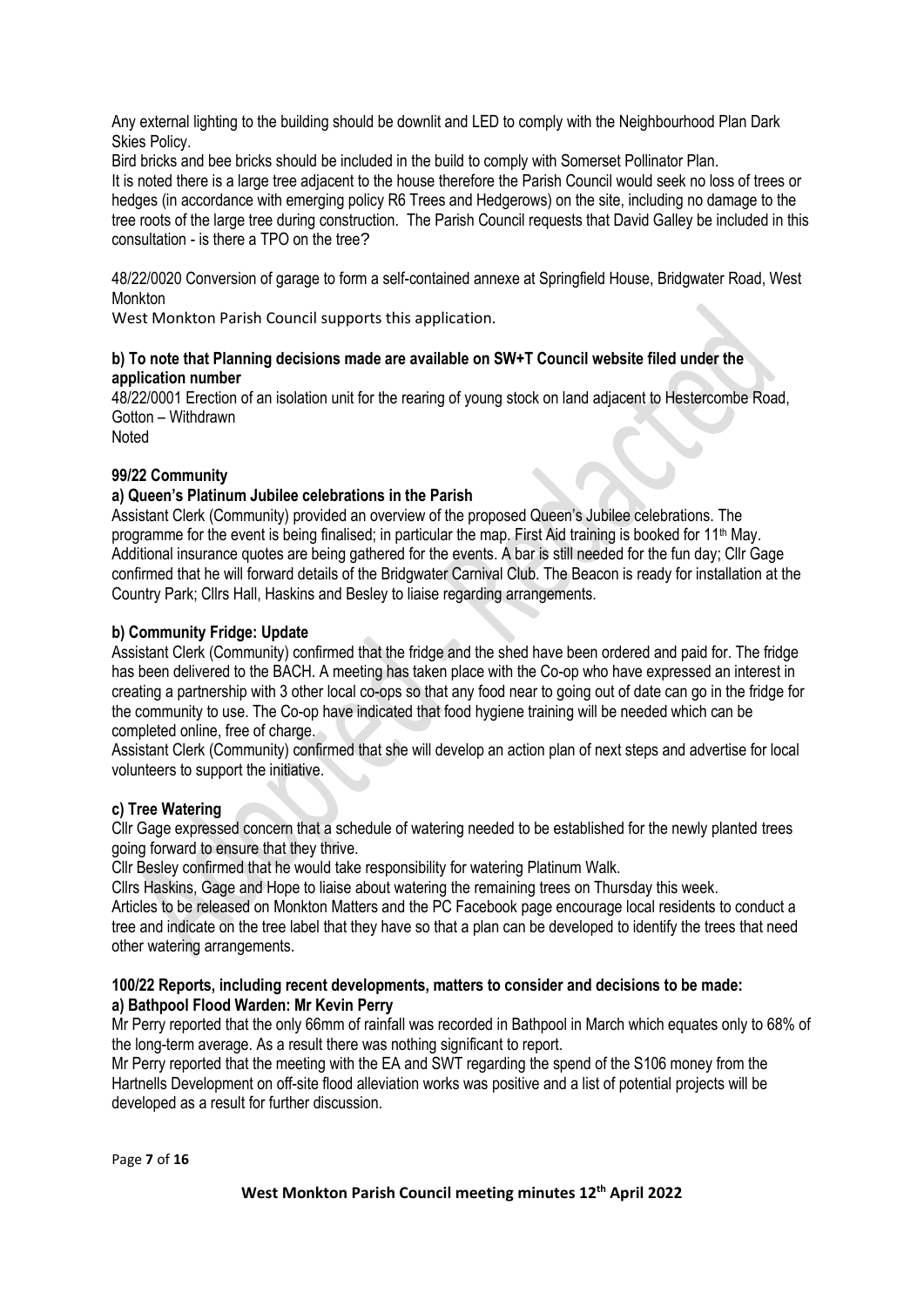## **b) NP Delivery Group Chairman: Mr K Tutill / Assistant Clerk; Update.**

Mr Tutill provided an update in relation to the Neighbourhood Plan. The Independent Examiner has confirmed that there is a need for a referendum on the revised Neighbourhood Plan due to there being significant changes to policy. Approval is now required from the PC that it would like the Independent Examiner to continue with the review. If this approval is given, the final report should be received from the Independent Examiner in 2 weeks and the referendum should take place within a 10-week period once the report is received. It was proposed by Cllr Gage, seconded by Cllr Cavill and agreed with all in favour that the PC would like the Independent Examiner to continue with the review.

#### **c) Councillors with roles of responsibility (not all Councillors will have a report to make) Footpaths**

Cllr Gage reported that the landowner at Coombe Bottom has refused permission to replace the footpath gates. A gate is therefore available. One gate is being held for the possible footpath diversion near Gotton. Cllr Elliston reported that he had enquired about the right of way under the motorway with SCC who confirmed that it is no longer a footpath and hasn't been since the motorway was built.

#### **BACH Chairman**;

Cllr Haskins confirmed that the drawings for the proposed extension will be completed in the next week.

#### **Highways;**

Cllr Besley outlined some correspondence that he had received from a member of the public about the pedestrian crossing traffic lights on the Monkton Heathfield Road and vegetation obscuring them. SCC Highways have responded to confirm that the lights have been checked and are in order and the vegetation has been removed. The member of the public also raised the black on yellow signs that should have been displayed upon the open of the WRR / closure of the A38 to discourage use of the Monkton Heathfield Road. A commitment was given by SCC to install 7 signs but these have not appeared. SCC continue to indicate that all the signs are not in place because of a manufacturing delay. It was agreed that the Clerk would write to Mr Doyle at SCC to express the PCs dissatisfaction that the signs still haven't been delivered despite the commitment in July.

#### **Water Resilience;**

Cllrs Cavill and Hall confirmed that there was nothing to report.

## **Safe Routes to School**;

Cllr Tully confirmed that there was nothing to report.

## **Public Open Spaces/ Children's Play Areas and Recreation;**

Cllr Hope reported that there was no progress with Persimmon completing the outstanding issues on MH1. Clerk confirmed that she had requested a meeting with Kate Payne and Dan Mawer from Persimmon to review progress but had not received a response. Clerk to follow up the meeting request.

## **Transportation**;

Cllr Elliston confirmed that only two responses have been received to the email to neighbouring parishes about a possible community transport scheme. The Parish Councils that have responded are Creech St Michael and Staplegrove. It was agreed to proceed with the Community Transport Scheme for the three parishes. Cllr Elliston confirmed that a project proposal will need to be developed.

## **d) Communications Report - Clerk.**

Parish Council Website:

 $\circ$  Regular updates to Highways (including road closures), Planning, Finance and Parish Council pages carried out.

Parish Council Facebook Page:

o Page likes / followers now at 768.

Page **8** of **16**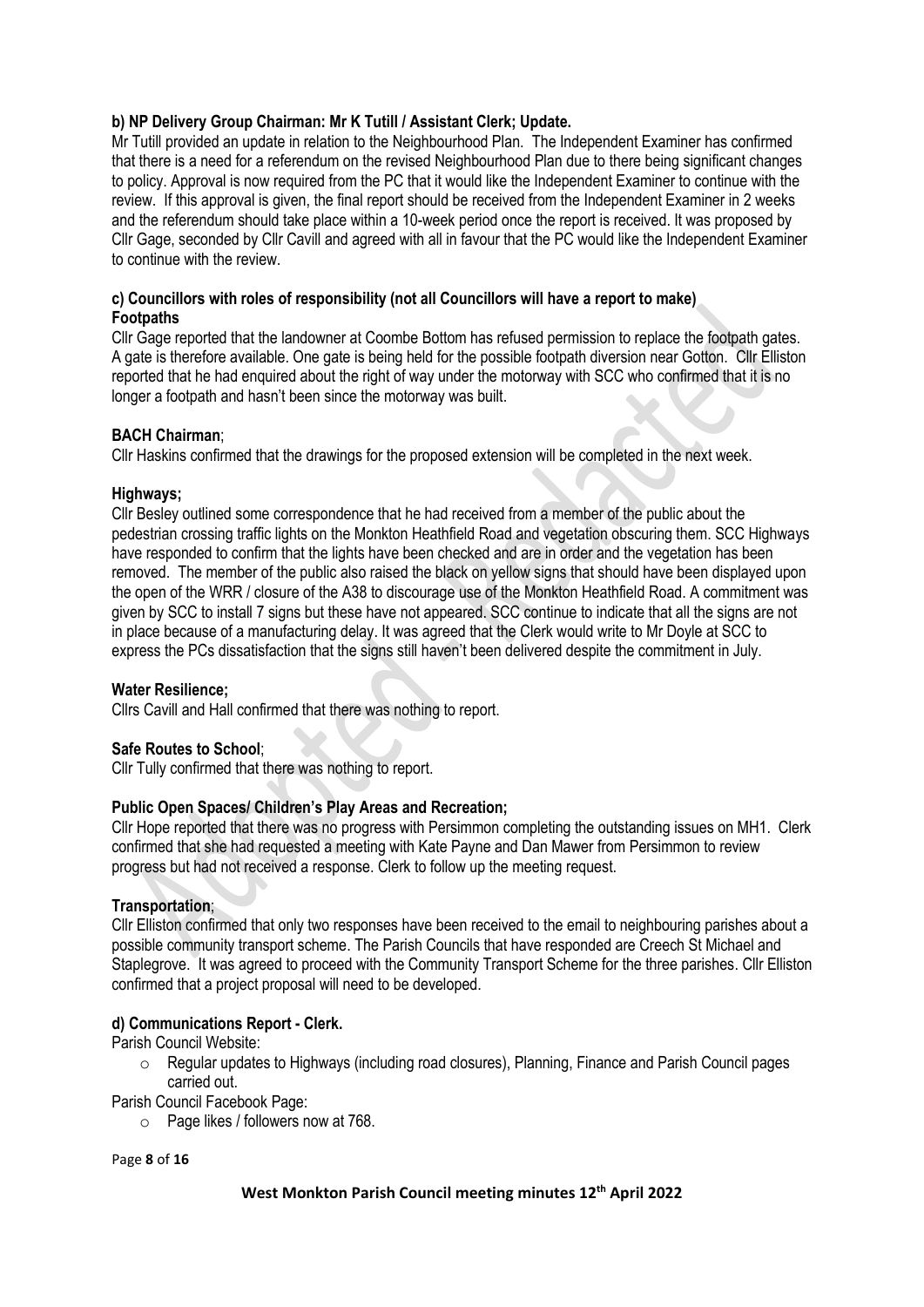- $\circ$  Posts added sharing the news items added to the website.
- o A358 dualling scheme community updates added.

## Monkton Matters

- $\circ$  31 new articles added in March and 7 events.
- $\circ$  New category added for 'Local Opportunities' so that local businesses and organisations can add details of vacancies.
- $\circ$  Articles on Monkton Matters being shared on Monkton Matters Facebook page to pull users to the website. There are now 66-page followers.
- o Business directory now live and has details of 13 businesses so far.

## Village News

 $\circ$  The Clerks have developed a contribution for the next edition (May / June) of the Village News. Cyber-attack threat

- $\circ$  Somerset Web Services have advised that the UK Government has heightened the risk of a cyberattack and advised that although there are services that the PC already receives on both websites there are premium systems that are available that will improve the existing security of our websites.
- o Although personal information is not stored on the website, an attack could bring the websites down completely and the content may be lost.
- $\circ$  A quote has been received from SWS to improve security on the PC websites. Clerk to review the quote and make recommendations of how to proceed at the next PC meeting

## **e) GDPR**

Nothing to report.

## **f) WMPC Chairman; Cllr Haskins**

Cllr Haskins confirmed that he had nothing further to report

## **Representatives on outside bodies/Response to Consultations:**

#### **g) West Monkton Village Hall Management Committee**

Cllr Tully confirmed that the Village Hall Management Committee had instructed a structural check to be carried out on the roof of the Village Hall to inform the proposed insulation works and possible solar panel installation. The LED lighting work has been commissioned.

## **h) The Spital Trust**

Cllr Ellis confirmed there was nothing to report other than the Spital Trusts preference that the wall be replaced at the boundary with Monkton Heathfield Road when the bus shelter is removed.

## **i) Any events at which WMPC was represented**

No other events have been represented by WMPC

#### **j) Consultations responses to be developed / approved for submission**

No consultation

## **101/22 Finance**

## **a) BACH Finance to 31st March 2022.**

Clerk summarised the BACH Finance report circulated in advance of the meeting which confirmed the income and expenditure in relation to the BACH up to the 31st March 2022.

#### **b) Quotes**

• Arrangements for Queens Platinum Jubilee Update on spending on Platinum Walk: Total budget agreed March 2022 10270.00 Wee Trees supply 80 Cherry trees 6848.00 ex vat

Page **9** of **16**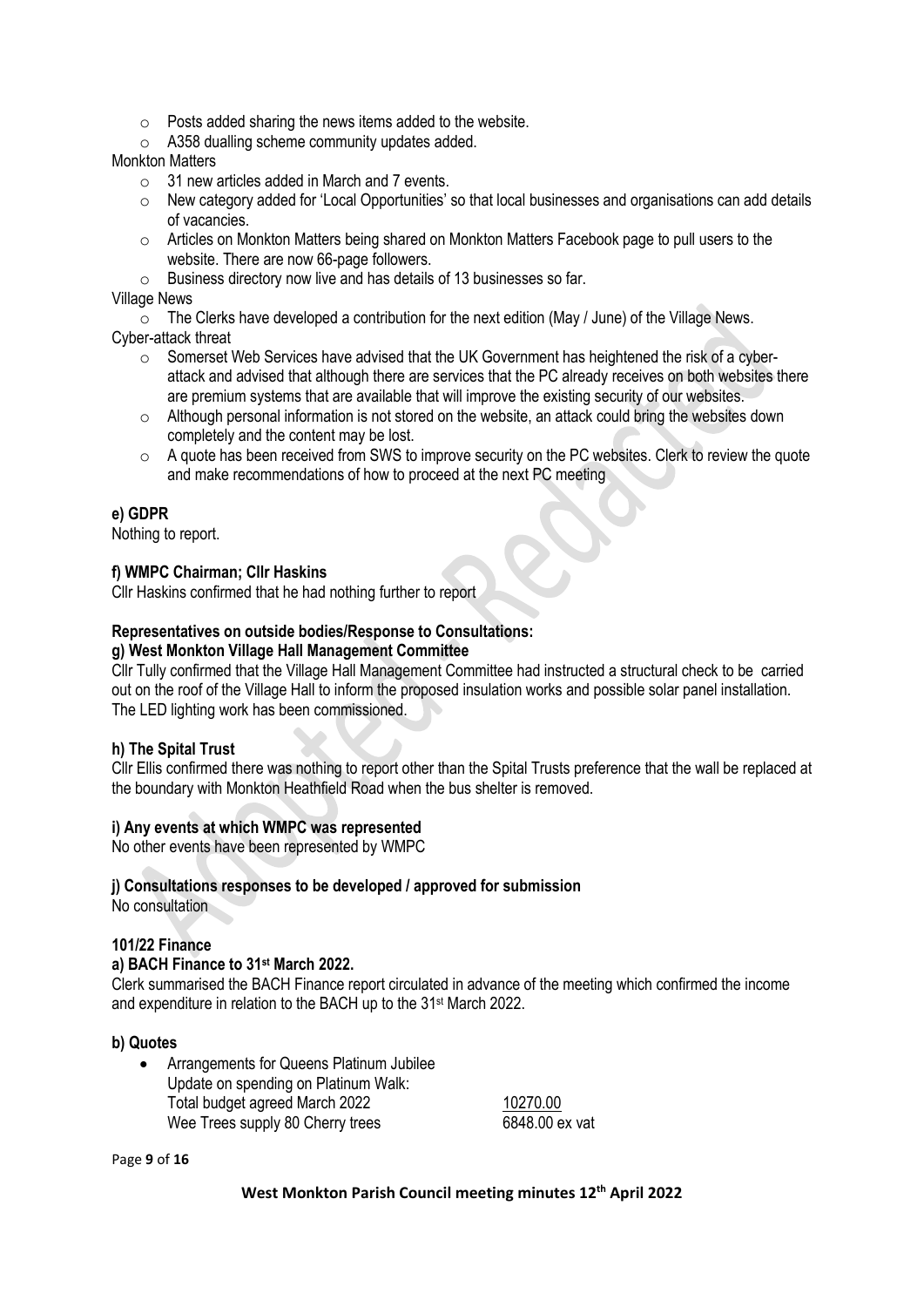Challick Hill Services tree planting and staking 800.00 ex vat

Therefore remaining for plaques at each end 2622.00

7648.00 10270.00

Source for suitable plaques to be identified.

• CIL projects

Waiting for quotes to refurb upstairs bar at T-M

DLO quotes for replacement pieces in St Quintins and Meadway play areas, plus general painting All prices are ex vat

St Quintins

- Sutcliffe Play: replace specific items £14297 (total re-equip £41223.00)
- Proludic: specific items £13772

Meadway

- Sutcliffe Play: replace everything with 'Fort Knight' multi play £23243.00 (total reequip £40262.00)
- Proludic: specific items £17025.23

Scans of play items have been forwarded.

Resolution to choose option from those above, accept quote and commission SWT to go ahead Option chosen for St Quintins: Proludic

Option chosen for Meadway: Proludic.

Proposer Cllr Hall, Seconder Cllr Hope, all agreed by show of hands pending Cllr Cavill confirming that the play equipment for St Quintins isn't on the schedule to be replaced by SWT.

Community fridge

| Grant received | 2000.00            |
|----------------|--------------------|
| Fridge         | 872.99 ex vat      |
| Shed           | 990.00 ex vat      |
| Total          | 1862.00 ex vat     |
|                | (2235.59 incl vat) |

Remaining £138.00 (if figures are taken ex vat)

Further resolution in respect of the electrical connection and gate conversion delayed pending permission being obtained from the school.

## • Environmental

o Litter bin at old cantilever bus shelter by Aldi

Location agreed by Julian Grant SWT, quote is £505.00 plus £75 fitting ex vat. Proposer Cllr Tully, seconder Cllr Ellis. All agreed by show of hands.

o Quotation from SWT following site meeting at Farriers Green rear entrance

To construct a 9-metre concrete ramp with a 1 in 12 gradient as discussed on site with a galvanised steel handrail both sides and a staggered end return. Install Aco drainage at the bottom of the ramp to prevent rainwater escaping onto the adjoining pavement. Clear all waste from site and leave clean and tidy on completion. For the sum of £3,362.00p ex vat.

Proposer Cllr Besley, seconder Cllr Cavill, all agreed by show of hands.

o Bus shelter at Spital

Developers will remove when new bus shelter is installed. Removal will leave a gap in boundary fencing.

Options for Parish Council:

- 1. Stone wall could be reconstructed to corner of footpath/main road
- 2. Fill gap with custom made planter (approach carpenter on MH1 see above).

Page **10** of **16**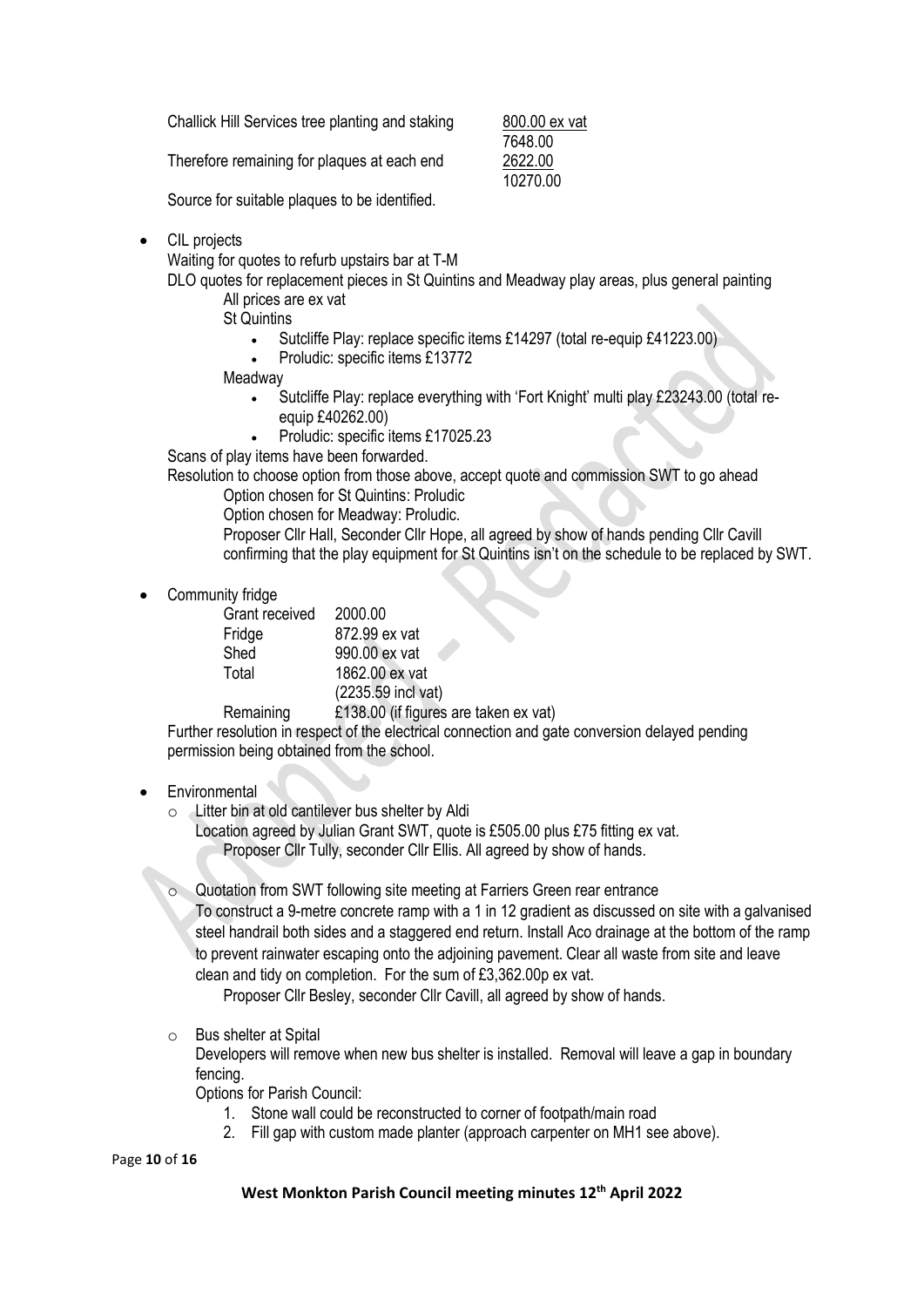Spital Trust has stated the Trust would prefer restoration of the stone wall Proceed to get quotes

• Grant requests

Window is open from 1 April to 15 May

o Swift project at Heathfield School. Nest boxes with cameras. *If wait for grant window to close 15 May, swift nesting period will have been missed – needs funds now.* Option 1 Entire camera set up £1470 Option 2 Equip two boxes E350.00

Resolution to proceed with option 2 subject to formal completion of application form providing bank account.

Proposer Cllr Gage, seconder Cllr Cavill. All agreed by show of hands.

- o Bike rack at burial ground at St Augustines up to £750.00 to supply and install (by Lengthsman). It was agreed to defer this resolution and enquire to see if the Hinkley Scheme is available for the bike rack.
- o Carry Me Kate parenting services CIC: support for group, director based in West Monkton, hall hire is Taunton. £2500.00 to continue the Group's work. Application to be considered by AWP 22nd April
- To note the next meeting of the Audit Working Party on Friday 22 April 2022 at 9.00 am by zoom.

#### **c) Receipts and payments**

*Information relating to named, or otherwise identifiable, individuals is confidential and has been redacted in documents placed in the public domain.*

# **Receipts**

| Interest Lloyds                                          | £ 0.22, March 9th statement |
|----------------------------------------------------------|-----------------------------|
| Nationwide                                               | £3.22 Mar 31st statement    |
| <b>PSDF</b>                                              | £18.97Mar 31st statement    |
| Unity Bank                                               | £36796.31 current balance   |
| Donation from Seed Swap                                  | £10.00                      |
| Donation from grade out free trees                       | £171.00                     |
| Payment half share from CFPC drainagepipes&digger£150.00 |                             |

#### **Payments**

Clerks salary is in arrears, therefore these payments are for March on old rates and scales, but back pay for 2021/2022 is included

| payee                                              | Payment ex<br>vat | Vat    | <b>Total</b> | How<br>paid | <b>Budget line</b>                              |
|----------------------------------------------------|-------------------|--------|--------------|-------------|-------------------------------------------------|
| A Pritchard litter picking                         | XX.XX             | No vat | XX.XX        | d-d         | Wages pd into<br>voluntary 'nest', see<br>below |
| Employee pension contributions                     | 86.12             | No vat | 86.12        | d-d         | Pension<br>contributions                        |
| <b>Employer contributions</b>                      | 64.59             | No vat | 64.59        | d-d         | <b>HMRC</b>                                     |
| A Shephard Clerks salary SCP30                     | XX.XX             | No vat | XX.XX        | bacs        | salary                                          |
| P Cavill assistant clerk2 salary SCP 34            | XX.XX             | No vat | XX.XX        | bacs        | salary                                          |
| K Welsh assistant clerk-community<br>salary SCP 26 | XX.XX             | No vat | XX.XX        | bacs        | salary                                          |
| HMRC month 1                                       | 1154.98           | No vat | 1154.98      | bacs        | Employer/NIC/PAYE                               |

Page **11** of **16**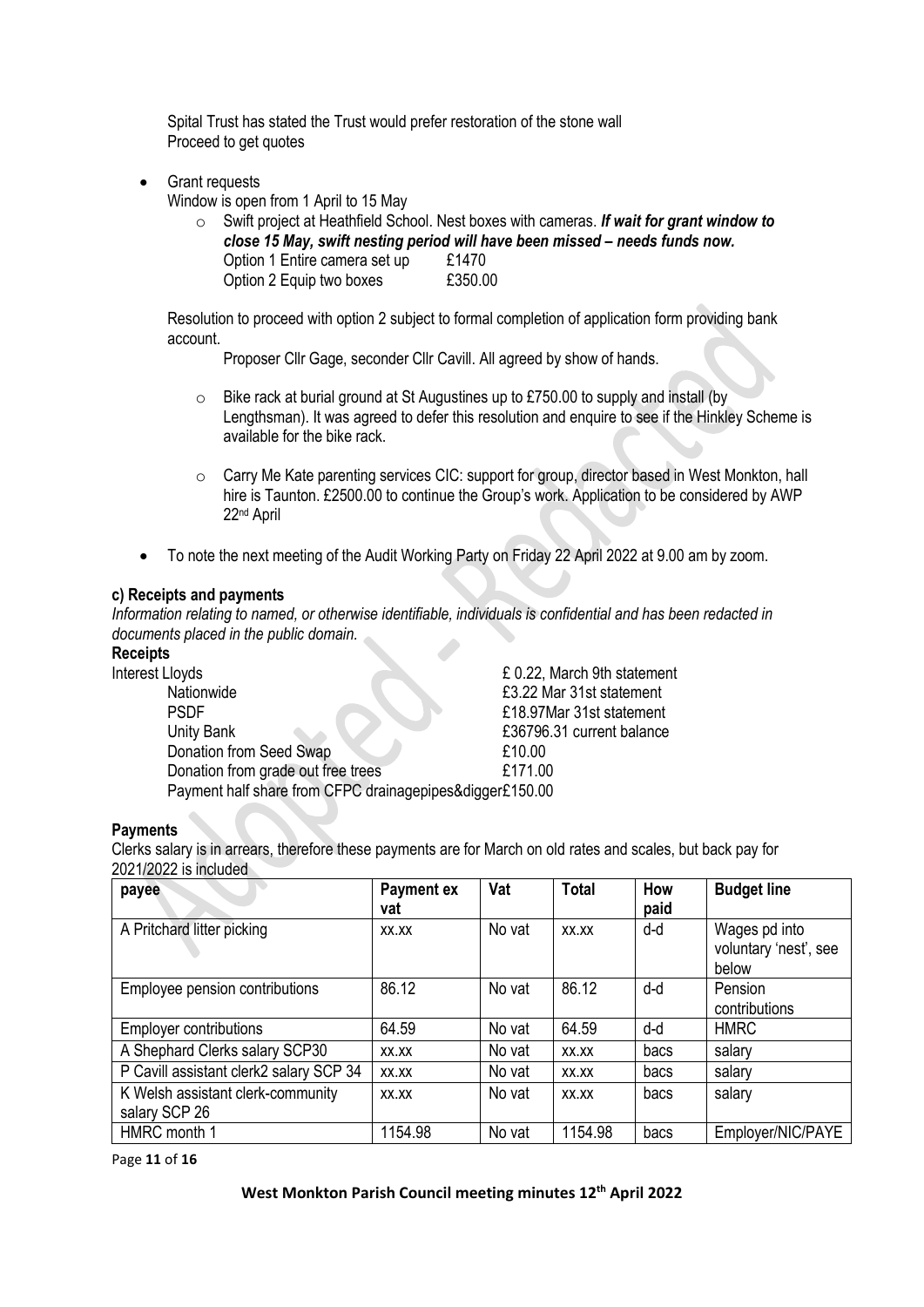| Staff costs summary                                                                       | 5097.77 |         |         |                            |                                    |
|-------------------------------------------------------------------------------------------|---------|---------|---------|----------------------------|------------------------------------|
|                                                                                           |         |         |         |                            |                                    |
| A Shepherd homeworkers allowance                                                          | 27.00   | No vat  | 27.00   | bacs                       | homeworkers<br>allowance           |
| P Cavill homeworkers allowance                                                            | 27.00   | No vat  | 27.00   | bacs                       | homeworkers<br>allowance           |
| K Welsh homeworkers allowance                                                             | 27.00   | No vat  | 27.00   | bacs                       | homeworkers<br>allowance           |
|                                                                                           | 114.30  |         | 114.30  |                            |                                    |
| A Shepherd 4 <sup>th</sup> quarter expenses                                               |         | No vat  |         | bacs                       | Clerks exp                         |
| P Cavill 4 <sup>th</sup> quarter expenses                                                 | 56.79   | No vat  | 56.79   | bacs                       | Asst Clerks exp                    |
| K Welsh 4 <sup>th</sup> quarter expenses                                                  | 47.25   | No Vat  | 47.25   | bacs                       | <b>Asst Clerk</b><br>Community exp |
| S Rolls Lengthsman services                                                               | 238.99  | No vat  | 238.99  | bacs                       | env                                |
|                                                                                           |         |         |         |                            |                                    |
| Business all about you Climate<br><b>Initiative PR</b><br>WMPC15 *1/4/2022                | 175.00  | No vat  | 175.00  | bacs                       | env                                |
|                                                                                           |         |         |         |                            |                                    |
| <b>Using Debit card</b>                                                                   |         |         |         |                            |                                    |
| Catering Appliances superstore JJ<br>Martin Ltd inv331122                                 | 872.99  | 174.60  | 1047.59 | Dcard<br><b>PAID</b>       | Youth and<br>community             |
| Viking stationary paper, dividers,<br>punch pockets                                       | 47.85   | 9.57    | 57.42   | Dcard<br><b>PAID</b>       | Sundry admin                       |
| Viking ink, paper, laminating pouches<br>inv 8568458                                      | 102.16  | 20.43   | 122.59  | Dcard<br><b>PAID</b>       | Sundry admin                       |
| Viking back order<br>Inv 8253211                                                          | 14.63   | 2.93    | 17.56   | D card<br><b>PAID</b>      | Sundry admin                       |
| Travis Perkins topsoil for MH1 tree<br>planting invoice 03B33120                          | 69.10   | 13.82   | 82.92   | Dcard<br><b>PAID</b>       | CIL                                |
| Travis Perkins polypipe and topsoil for<br>MH1 trees Inv 03B32140                         | 175.39  | 35.08   | 210.47  | Dcard<br><b>PAID</b>       | <b>CIL</b>                         |
| Jewsons gravel for MH1 planting<br>Phone order                                            |         |         | 64.79   | Dcard<br><b>PAID</b>       | <b>CIL</b>                         |
|                                                                                           |         |         |         |                            |                                    |
| By bacs                                                                                   |         |         |         |                            |                                    |
| Thomas Bros Joinery Wood to repair<br>FG noticeboard                                      | 140.00  | 28.00   | 168.00  | Bacs<br><b>PAID</b>        | noticeboards                       |
| Western Fabrications Itd materials for<br>QPJ brazier inv233829                           | 1031.00 | 206.20  | 1237.20 | Bacs<br><b>PAID</b>        | Sports and general<br>QPJ          |
| Challick Hill Services plant and stake<br>80 cherry trees Dyers Brook corridor<br>inv1016 | 800.00  | 160.00  | 960.00  | <b>Bacs</b><br><b>PAID</b> | Sports and general<br>QPJ          |
| Wee Trees cherry trees<br>inv2128                                                         | 6848.00 | 1369.60 | 8217.60 | <b>Bacs</b><br><b>PAID</b> | Sports and General<br>(QPJ)        |
| <b>Challick Hill Services</b><br>Planting MH1 trees inv 1017<br>*4/4/2022                 | 2300.00 | 460.00  | 2760.00 | Bacs<br><b>PAID</b>        | <b>CIL</b>                         |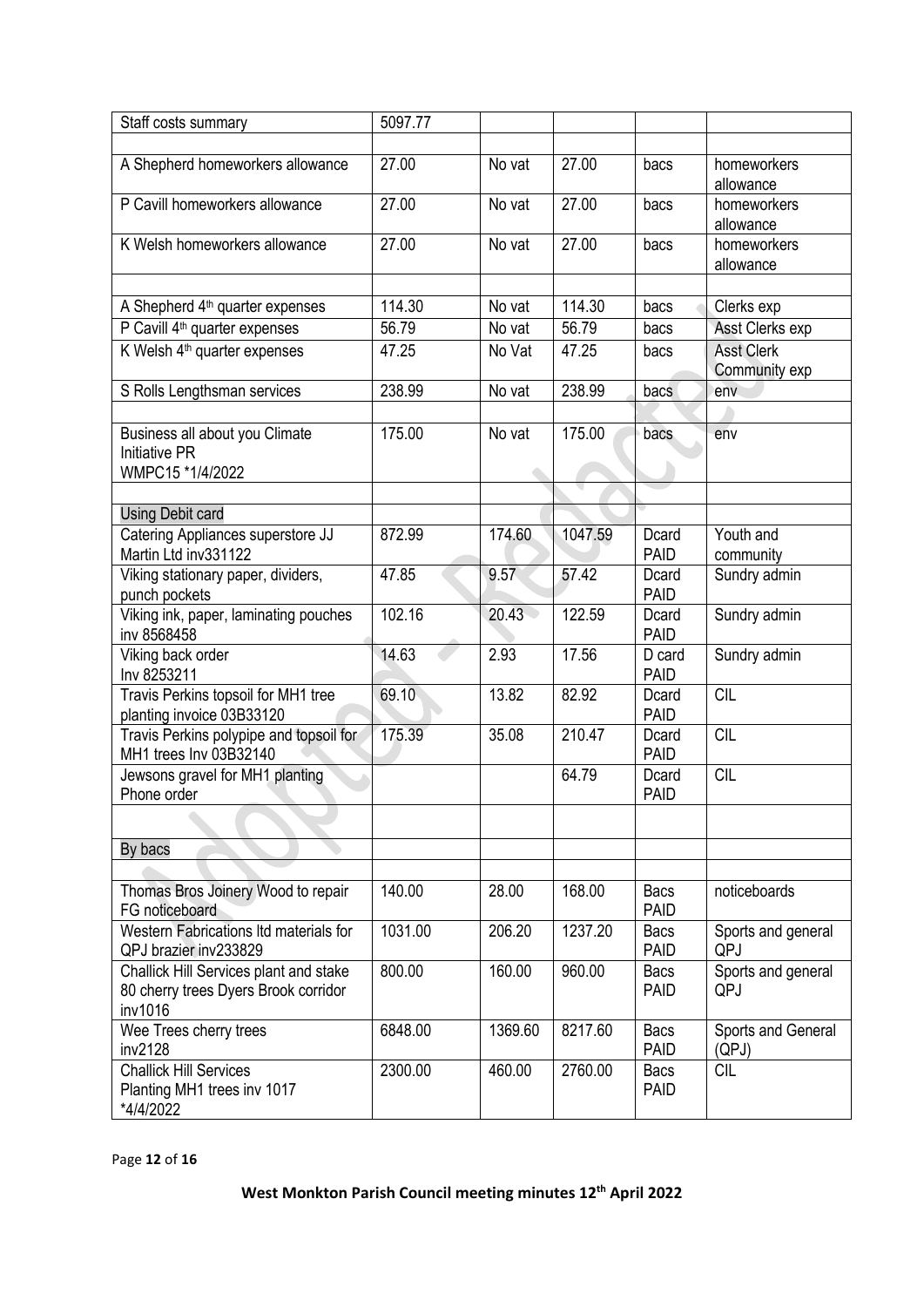| Wee Trees replacement for MH1<br>Inv 2129                                            | 47221.03 | 9132.66 | 56353.69 | <b>Bacs</b><br><b>PAID</b> | <b>CIL</b>                     |
|--------------------------------------------------------------------------------------|----------|---------|----------|----------------------------|--------------------------------|
| Wee Trees stakes and ties for free<br>trees inv 2112                                 | 435.20   | 87.04   | 522.24   | <b>Bacs</b><br><b>PAID</b> | env                            |
| <b>B Gage March expenses</b>                                                         | 43.98    | No vat  | 43.98    | <b>Bacs</b><br><b>PAID</b> | CP vol                         |
| Taunton Sheds for community fridge                                                   | 990.00   | 198.00  | 1188.00  | Bacs<br><b>PAID</b>        | Youth and<br>community         |
| Palm print community survey<br>Inv 335909                                            | 222.0    | 44.40   | 266.40   | <b>Bacs</b><br><b>PAID</b> | Youth and<br>community         |
| SCC Library contribution to Priorswood<br>inv 61083162                               | 3000.00  | No vat  | 3000.00  | <b>Bacs</b><br><b>PAID</b> | env                            |
| <b>SLCC Community Events training</b><br>Inv BK205447-2                              | 90.00    | 18.00   | 108.00   | Bacs<br>PAID               | Training                       |
|                                                                                      |          |         |          |                            |                                |
| SALC responding to planning<br>applications (A Hall)*1/4/2022<br>inv 0650            | 25.00    | No vat  | 25.00    | bacs                       | Training                       |
| <b>SLCC Community Governance degree</b><br>AS inv QL197949-6                         | 1575.00  | No vat  | 1575.00  | <b>Bacs</b>                | Training                       |
| SALC preparing for elections<br>*1/4/2022 inv 0724                                   | 30.00    | No vat  | 30.00    | bacs                       | Training                       |
|                                                                                      |          |         |          |                            |                                |
| Lantra ride on mower training<br>Invoice11360 *1/4/2022                              | 578.00   | 115.60  | 693.60   | bacs                       | Training                       |
| SWT grounds maintenance 4 <sup>th</sup> qtr,<br>empty bins cut grass<br>Inv 63818556 | 2675.94  | 535.20  | 3211.14  | bacs                       | env                            |
| Re-validated PEA at CP for SWT                                                       | 1159.30  | 231.86  | 1391.16  | bacs                       | CIL 50% share w<br><b>CFPC</b> |
| Burnham portaloo hire Mar<br>Inv 11026                                               | 92.00    | 18.40   | 110.40   | bacs                       | CP vol                         |
| QSS IT install publisher on laptop3<br>Inv 29737066                                  | 60.50    | 12.10   | 72.60    | bacs                       | $\mathsf{I}\mathsf{T}$         |
| Challick Hill Services plant MH1 inv<br>1018                                         | 1400.00  | 280.00  | 1680.00  | bacs                       | CIL                            |
| QSS IT GDPR monthly maintenance<br>x3 laptops Feb not yet rec'd for March            | 25.50    | 5.10    | 30.60    | bacs                       | IT                             |
|                                                                                      |          |         |          |                            |                                |
|                                                                                      |          |         |          |                            |                                |
| <b>Direct Debit</b>                                                                  |          |         |          |                            |                                |
| Invoice 7424 29 Mar Roll Pay                                                         | 12.00    | 2.40    | 14.40    | DD<br><b>PAID</b>          | Servicing pension              |
| Invoice SWS 109881<br>*2/4/2022                                                      | 59.80    | 11.96   | 71.76    | DD<br><b>PAID</b>          | Maintain G<br>suite/comms      |
| Invoice SWS 109835 web-lite hosting<br>(MM) and standard mailbox                     | 23.00    | 4.60    | 27.60    | DD<br><b>PAID</b>          | Comms                          |
| Invoice SWS 109861domain name<br>annual renewal mm                                   | 15.00    | 3.00    | 18.00    | <b>DD</b><br><b>PAID</b>   | comms                          |

*Any other invoices received before the next meeting will be added. Payments by bacs wherever possible.*

Page **13** of **16**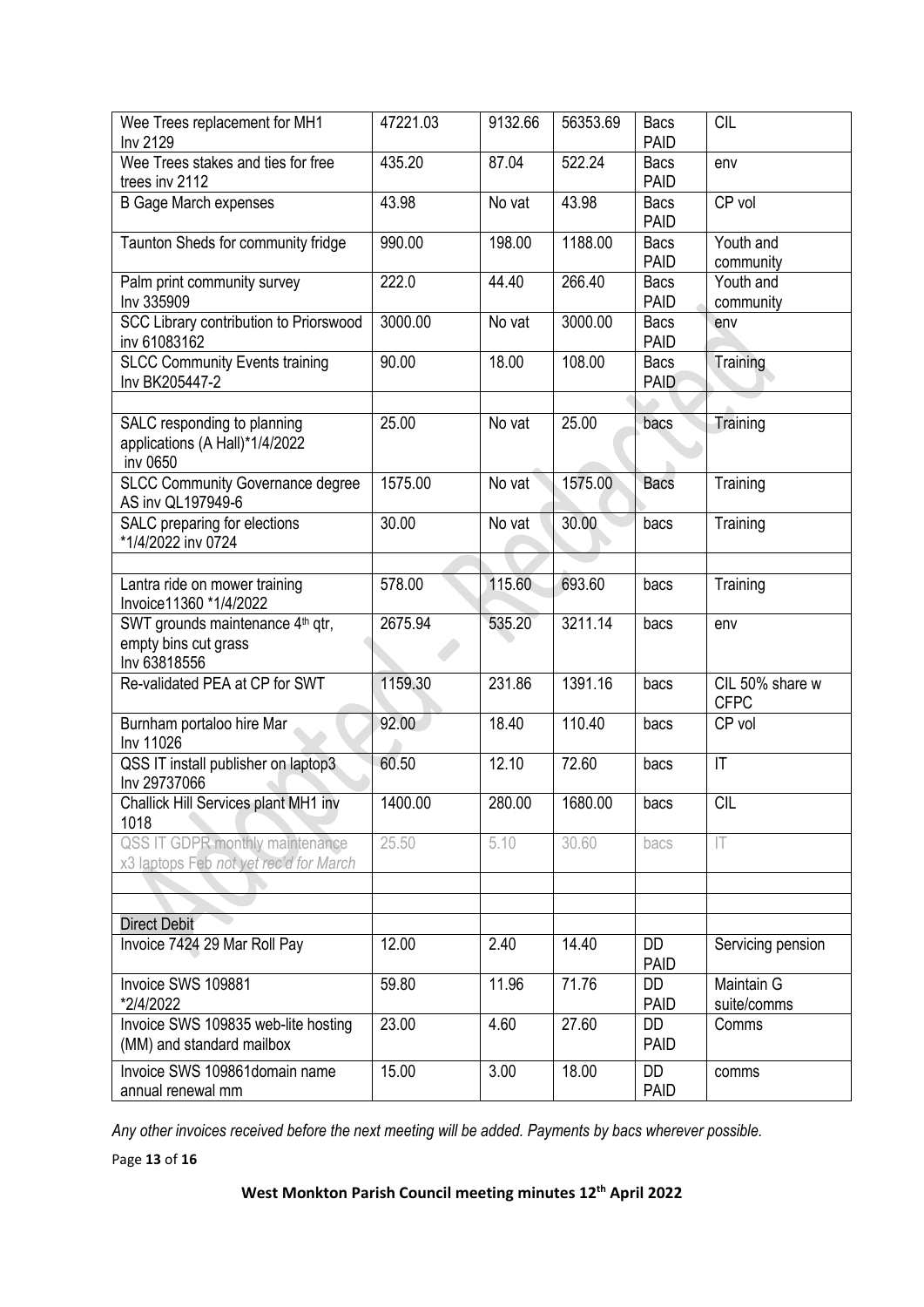Resolution: to make payments described above: Proposed by Cllr Ellis Seconded by Cllr Besley All agreed by show of hands

#### **Transfer between accounts**

£47221.00 from Unity to Lloyds Treasurer's account £27000.00 from Business instant Access Lloyds account to Treasurer's account (15000.00 and 12000.00)

#### **d) WMPC Bank reconciliation**

Bank reconciliation and budget check: please check on green financial sheet. Ask any questions by email. Bank reconciliation for 1st April is complete and balanced. Please note that for year-end purposes any further income and receipts in the remainder of March have appeared on the final column of the 21/22 finance sheet.

#### *General notes on spreadsheet*

Each column heading is dated first of the month.

Each monthly receipt column is a snapshot of what **has been received** in the month prior to 1st of the month. Each monthly expenditure column itemizes payment that **will be made** (i.e., paying the last month's bills) after 1st of the month. These are the monthly list of payments for approval.

Bank statements for 1<sup>st</sup> of the month provide the figures shown on the financial sheet (bottom left - hand corner).

#### Summary lines, where applicable, for green finance sheet to year end **31 March 2022**

| Environment                               | wee trees ties and stakes            | 522.24   | 3522.24  |
|-------------------------------------------|--------------------------------------|----------|----------|
|                                           | contribution to Priorswood library   | 3000.00  |          |
|                                           |                                      |          |          |
| <b>CIL</b>                                | footpaths                            | 75.00    | 58176.87 |
|                                           | <b>TopsoilTP</b>                     | 82.92    |          |
|                                           | Topsoil and poly pipeTP              | 210.47   |          |
|                                           | Jewsons gravel                       | 64.79    |          |
|                                           | Benjamin Henry overrun forest school | 1390.00  |          |
|                                           | MH1 tree replacements                | 56353.69 |          |
|                                           |                                      |          |          |
| Youth and community                       | community fridge                     | 1047.59  | 2501.99  |
|                                           | shed for fridge                      | 1188.00  |          |
| printing community survey trial 2 streets |                                      | 266.40   |          |
|                                           |                                      |          |          |
| Sports and general                        | brazier                              | 1237.20  | 10414.80 |
|                                           | Platinum walk planting               | 960.00   |          |
|                                           | Trees for Platinum walk              | 8217.60  |          |
|                                           |                                      |          |          |

#### Summary Lines where applicable for green finance sheet **April 2022**

| Environment            | <b>BT Climate PR</b>                       | 175.00  |         |
|------------------------|--------------------------------------------|---------|---------|
|                        | SWT 4 <sup>th</sup> qtr ground maintenance | 3211.14 |         |
|                        | Npower bt kiosk lighting                   | 20.83   |         |
|                        |                                            |         | 3406.97 |
| Comms                  | maintain g suite                           | 71.76   |         |
|                        | renew domain name MM                       | 18.00   |         |
| Web lite hosting?27.00 |                                            |         | 89.76   |
|                        |                                            |         |         |
| CIL                    | Challick tree planting MH1                 | 2760.00 |         |

Page **14** of **16**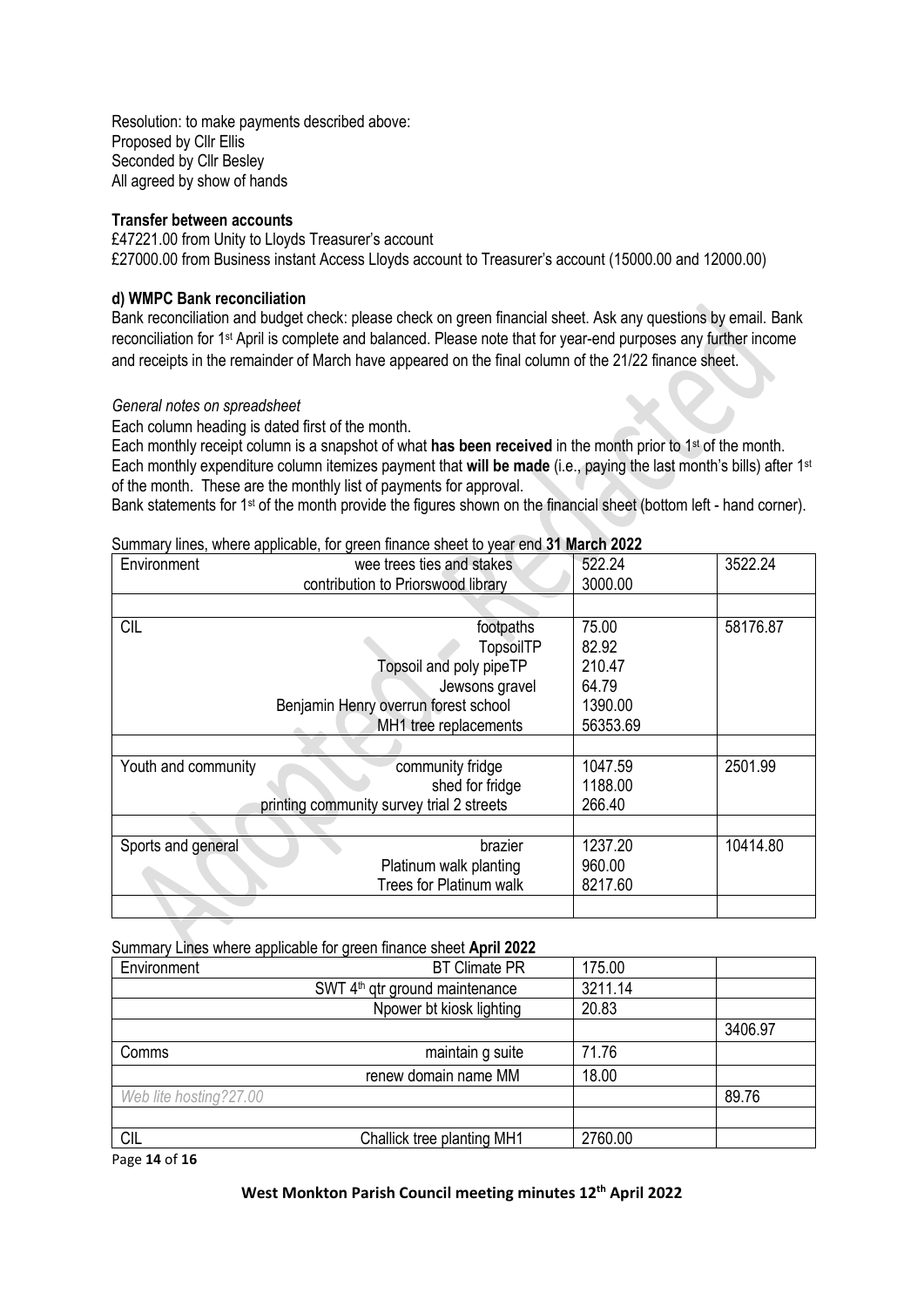|          | revalidate PEA for CP                   | 1391.16 |         |
|----------|-----------------------------------------|---------|---------|
|          | Challick tree planting remainder of MH1 | 1680.00 |         |
|          |                                         |         | 5831.16 |
| Training | 3 x elections                           | 30.00   |         |
|          | 4 x Lantra                              | 693.60  |         |
|          | 1 x planning                            | 25.00   |         |
|          | 1 x Comm Gov                            | 1575.00 |         |
|          |                                         |         | 2323.60 |
| IT       | QSS IT publisher for KW                 | 72.60   |         |
|          | <b>GDPR</b> maintenance                 | 30.60   | 103.20  |
|          |                                         |         |         |

**102/22 Other matters for report only – items for discussion - no decision a) Items for next meeting agenda – by Monday 18 th April 2022 or Monday 2 nd May 2022** Noted

**103/22 Country Park – update and to consider the recommendations of the Country Park Working Group** Cllr Hall reported that the Falklands Dedication will take place on  $8<sup>th</sup>$  May. A tree has been planted to the right hand side of the dedication stone.

Cllr Hall also reported that he is following up Benjamin Henry to complete the Forest School works.

#### **Confidential Session**

#### **104/22 Country Park Update**

The proposed lease in respect of the Country Park was discussed and next steps agreed.

Cllr Gage reported the need to establish a grass cutting regime for the Country Park as summer approaches and now that more people are trained to operate the mower. It was agreed that a schedule would be established for fortnightly mowing by the 8 trained people.

#### **105/22 MH1 Tree planting, Play Park remedials, POS adoption and Sports Pitches including BMX track** Clerk provided an update on the latest correspondence received.

Cllr Hall reported that he had met with contractors regarding the ground works required for the sports pitches. The contractor had confirmed that it would be unlikely to be able to get the groundworks underway until next year anyway.

Cllr Gage reported that he had met with a contractor regarding the BMX track. The anticipated cost of installing a track would be in the region of £50-70k. Cllr Gage asked if the PC should explore grant opportunities that may be available. It was agreed that an item would be added to the next PC meeting agenda to discuss the BMX track further and agree next steps.

## **106/22 Dates of forthcoming meetings:**

Parish Council:

Second Tuesday in the month (Business focused meeting) 2022: 12th Apr, 10th May, 14th Jun, 12th Jul, 9th Aug, 13th Sep, 11th Oct, 8th Nov, 13th Dec. Fourth Tuesday in the month (Community / project focused meeting) 2022: 26th Apr, 24th May, 28th Jun, 26th Jul, 23rd Aug, 27th Sep, 25th Oct, 22nd Nov. Audit Working Party: 22<sup>nd</sup> April 2022 at 9.00am (Virtual) Annual Parish Meeting: TBC March 2023 BACH committee: 7<sup>th</sup> June 2022 at 7pm Budget and Precept Working Party TBC November 2022 at 7pm

Page **15** of **16**